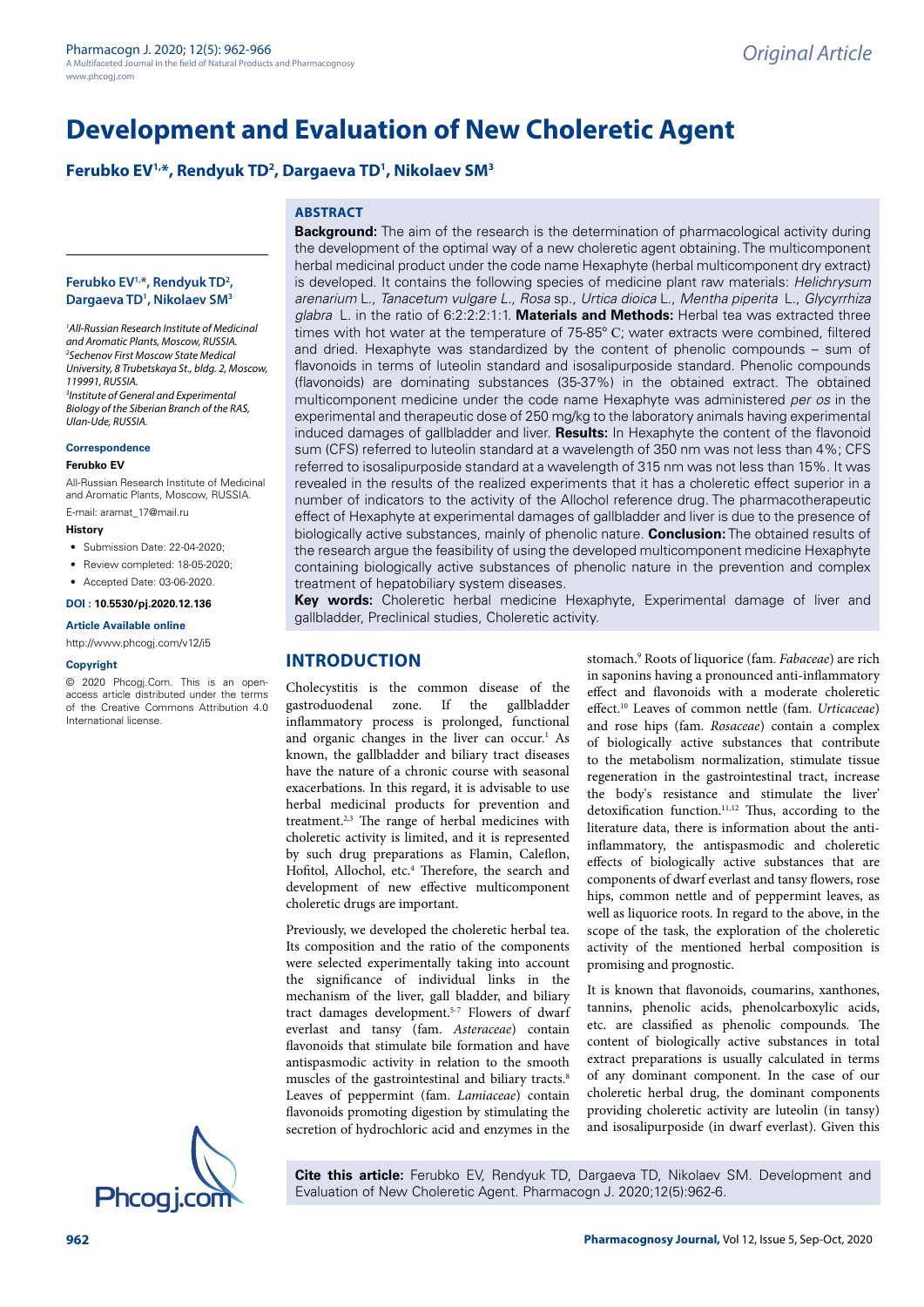circumstance, in the normative documents developed for such means, the inclusion of such techniques is accepted. This approach is generally accepted in the development and standardization of herbal medicines.<sup>13</sup> In this regard, we use the procedure for determining phenolic compounds to standardize the Hexaphyte (choleretic agent obtained from herbal tea) by the amount of biologically active substances (flavonoids).

The aim of the research is pharmacological activity determination during the development of an optimal way of a new choleretic agent obtaining.

# **MATERIALS AND METHODS**

## Plant material

The object of the research is herbal composition under the code name Hexaphyte containing flowers of dwarf everlast (*Helichrysum arenarium* L.), flowers of tansy (*Tanacetum vulgare* L.), rose hips (*Rosa sp.)*, leaves of common nettle (*Urtica dioica* L.), leaves of peppermint (*Mentha piperita* L.), roots of liquorice (*Glycyrrhiza glabra* L.). Raw materials purchased in the pharmacy network of the Russian pharmaceutical company "Krasnogorsleksredstva" were used as the objects.

#### Hexaphyte extract preparation

To confirm the choleretic effect based on data of chemical composition the following method of the medicine obtaining is suggested. The herbal tea containing flowers of dwarf everlast, flowers of tansy, rose hips, leaves of common nettle, leaves of peppermint, and roots of liquorice in the ratio of 6:2:2:2:1:1 was extracted three times with water at the temperature of 75-85º С. The combined extracts are purified by filtration and dried. The resulting extract contains polysaccharides, flavonoids, carotenoids, organic acids, vitamins, macro- and microelements, essential oils, and other natural compounds.14

#### Flavonoid content (phenolic compounds) determination

Dwarf everlast and tansy flowers are the main medicinal raw materials that are part of Hexaphyte and determines its choleretic effect. In this regard, the procedure of quantitative determination in Hexaphyte of the sum of biologically active substances (flavonoids) in terms of the dominant components of tansy (luteolin) and immortelle (isosalipurposide) using UV-spectrophotometry was developed. The absorption of Hexaphyte solutions in 20% ethanol is subject to the Beer–Lambert–Bouguer law from 0.000020 to 0.000160 g of Hexaphyte in 1 ml of solution. UV absorption spectra of the drug, luteolin, and isosalipurposide in 20% ethanol are presented in Figure 1.

An exact sample (about 0.050 g) of the extract is dissolved in a 50 ml volumetric flask in 20 ml of warm (40-60 ° C) purified water, 10.4 ml of 96% ethanol are added, the volume of the solution is adjusted to the mark with water and mixed thoroughly (solution A). 2.5 ml of solution A is transferred to a 25 ml volumetric flask and the volume of the flask is adjusted to the mark with 20% ethanol (solution B). The optical density of solution B was measured on a UV-1800 spectrophotometer (Shimadzu, Japan) at a wavelength of 350 nm (for luteolin) and 315 nm (for isosalipurposide) in a cuvette with a layer thickness of 1 cm. 20% ethanol is used as a comparison solution. In parallel, the optical density of solutions of luteolin standard sample (GSO) Pharmacopoeial Monograph 42-29-70-93 at a concentration of 5 μg/ml in 20% ethanol at a wavelength of 350 nm and isosalipurposide standard sample (GSO) temporary Pharmacopoeial Monograph 42-36-72 at a concentration of 15 μg/ml 20% ethanol is measured at a wavelength of 315 nm. The content of the sum of flavonoids in% on absolutely dry raw materials X in terms of luteolin standard and isosalipurposide standard is calculated by the formula:





$$
X = \frac{A \cdot C \cdot V_1 \cdot V_2 \cdot 100}{A \cdot a \cdot V \cdot l} \cdot \frac{100}{100 - w}
$$

where: *А* – optical density of the test solution

*Ао* – optical density of the state standard sample solution

*а* – sample of the drug in g

*С* – concentration of the solution of the standard sample in g/ml

*V* – volume of solution A taken for analysis, in ml

- $V_i$ ;  $V_2$  dilution in ml
- *l* cuvette layer thickness in cm
- $w$  loss in mass upon drying, in%.

The extract under the code name Hexaphyte was standardized by the sum of flavonoids in terms of luteolin standard and isosalipurposide standard. The content of the flavonoid sum referred to luteolin standard at a wavelength of 350 nm is not less than 4%. The content of the flavonoid sum referred to isosalipurposide standard at a wavelength of 315 nm is not less than 15%. The dominating components of the extract obtained are phenolic compounds - flavonoids (35-37%).<sup>13</sup>

#### Animal studies

The experiments were performed on 120 outbred mature male white rats with an initial body weight of 180-200 g, and on 40 Guinea pigs both male and female with an initial body weight of 400-500 g. The animals were obtained from the Federal State Budgetary Scientific Institution Biomedical Technology Research Center of the Federal Medical and Biological Agency of Russia; they lived in the vivarium and were provided with free access to food and water. Pharmacological studies were carried out according to "Rules for the work using experimental animals", "Regulations accepted by the European Convention for the protection of vertebrate animals used for experimental and other scientific purposes", Order of the Ministry of Health of the Russian Federation No. 199n dated 04/01/2016 "On the approval of the rules of good laboratory practice", according to the norms of good laboratory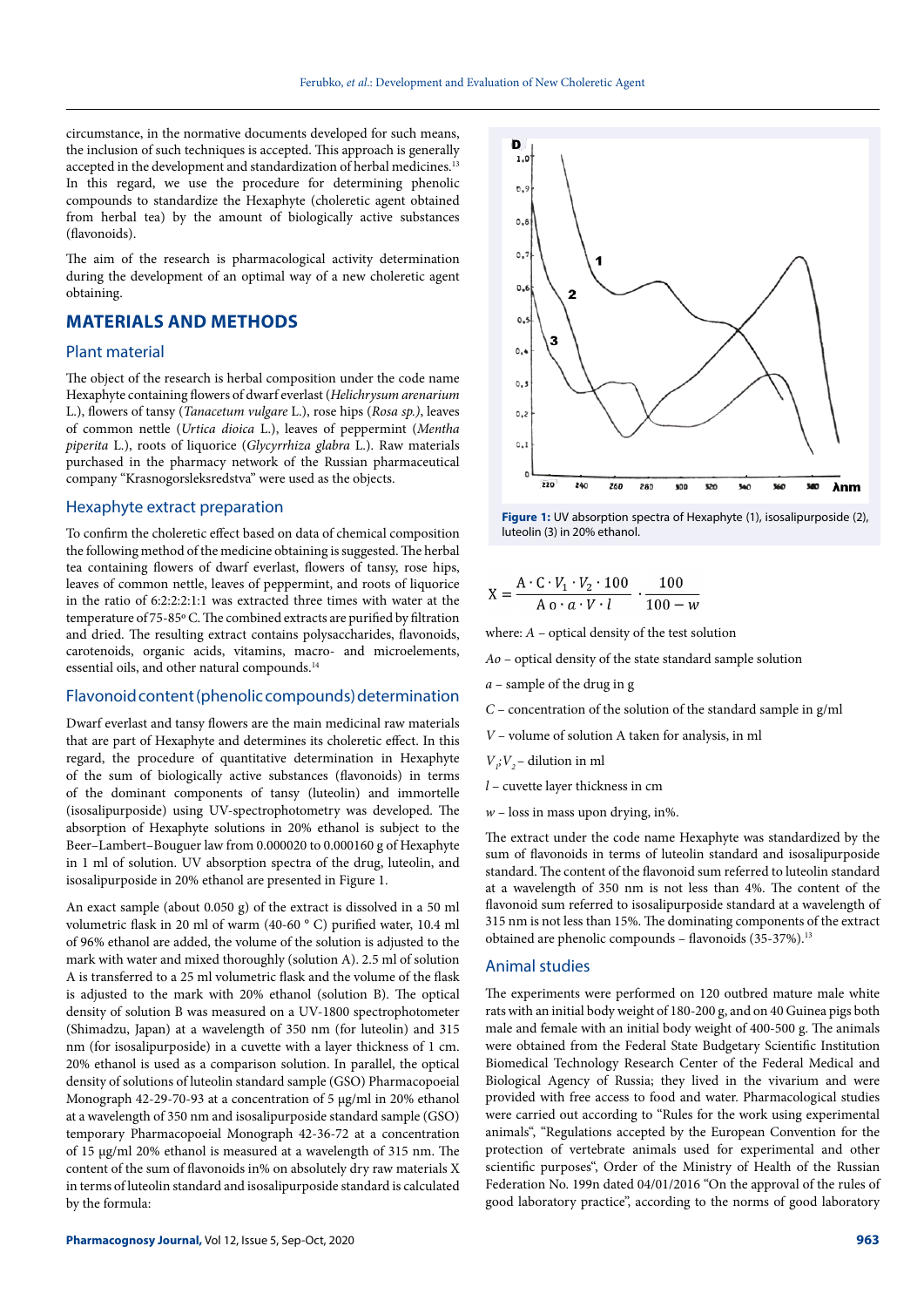practice (GLP). The research design was approved by the Bioethical Commission of the All-Russian Research Institute of Medicinal and Aromatic Plants. This work was carried out in accordance with the Federal Law "On Medicinal Products" and the "Guidelines for Conducting Preclinical Studies of Medicines".

Hexaphyte choleretic activity at predetermined experimental and therapeutic dose of 250 mg/kg has been under study using the models of experimental cholecystitis and D-galactosamine hepatitis. The herbal choleretic agent Allochol CJSC Vifitech (Russia) registered in the Russian State Register of Medicines at a dose of 250 mg/kg was applied as the reference preparation.4

Experimental cholecystitis in guinea pigs was induced with intraperitoneal injections of hexenal in a dose of 50 mg/kg. An abdominal cavity was opened in guinea pigs, and then a partial sampling of bile was performed with thin injection needles; then 0.1 ml of a 3% solution of  $H_2O_2$  provided by (LLC "Rosbio", Russia, Pharmacopoeial monograph of the enterprise 42-4677-08) was injected into the gallbladder cavity. Acute liver damage was caused in rats by a single intraperitoneal injection of D-galactosamine hydrochloride (Sigma-Aldrich (Merck), USA, chemically pure) in a dose of 1.0 g/ kg of body weight. The degree of choleretic activity of the extract was evaluated by the rate of secretion and by the total amount of bile excreted, as well as by the content in the bile of its main ingredients: bilirubin, bile acids and cholesterol.<sup>15</sup> Statistical processing of the data obtained, which distribution was close to the normal one, was carried out by the parametric method by Student's t-test using the software package Statistica 10.0 (USA). P-values ≤0.05 represented significant differences.

## **RESULTS AND DISCUSSION**

The choleretic actioh of Hexaphyte was an understudy in the conditions of experimental cholecystitis. Hexaphyte was administered into guinea pigs intragastrically once a day for 10 days for therapeutic and prevention purposes in the experimental therapeutic dose of 250 mg/kg of body weight, starting from the 2nd day after the injection of hydrogen peroxide. Herbal preparation Allochol in a dose of 250 mg/ kg of guinea pig weight was used as a reference drug. Animals of the control group received purified water in the same volume according to a similar treatment plan. The results of the studies are shown in Table 1.

Under Hexaphyte action bile secretion rate in guinea pigs is accelerated at test day 3 by 25%, at day  $7 -$  by 4%, at day  $14 -$  by 22% compared to the control data. Reference drug-influenced bile secretion reaction in guinea pigs to a lesser extent. Thus, under experimental Hexaphyte pharmacotherapy of gallbladder damages in guinea pigs, reliably expressed the choleretic effect of the studied extract was revealed. Hexaphyte was slightly superior to Allochol in this type of pathological process according to the level of pharmacotherapeutic effect.

It is known that it is necessary to correct the main pathogenetic factors of damage to the organs of the hepatobiliary system in order to achieve full recovery, reduce the likelihood of relapse and chronicity.16 Hexaphyte impact on bile formation function of the liver in outbred white rats with D-galactosamine induced hepatitis has been under study as well.

Primary, the rats were arranged into the following groups: intact (10 rats); control (10 rats), experimental 1 (10 rats); experimental 2 (10 rats) ones. Animals of the first experimental group were administered with Hexaphyte into the stomach through a tube in an experimental and therapeutic dose of 250 mg/kg, once after the injection of the damaging agent. Animals of the second experimental group were administered with Allochol reference drug in the isoeffective dose of 500 mg/kg according to a similar regimen. The animals of the control group were provided with equivolume amounts of purified water according to a similar treatment plan. The results of the studies are shown in Table 2.

Based on data presented in Table 2 we found out that study of bile formation function of the liver shown a statistically significant increase in the bile secretion rate due to Hexaphyte administration, more by 63% compared with the control. Allochol reference drug had a significantly pronounced choleretic effect, increasing the rate of choleresis by 33% compared with the control. Bile acid content in bile was more by 36% and 42% compared with the control under the administration of Hexaphyte and Allochol respectively.

Under Hexaphyte treatment, the content of glycocholic, glycochenodeoxycholiс, and taurocholic bile acids in bile increased

**Table 1: Changes in bile secretion rate under Hexaphyte action at experimental cholecystitis in guinea pigs, (M ± m).**

|                                                       | Bile secretion rate, mg/min per 100g of body weight |                 |                 |               |  |
|-------------------------------------------------------|-----------------------------------------------------|-----------------|-----------------|---------------|--|
| <b>Groups of animals</b>                              | day <sub>3</sub>                                    | day 7           | day 14          | day 21        |  |
| Intact, $n=10$                                        | $5.2 \pm 0.4$                                       | $5.4 \pm 0.3$   | $5.2 \pm 0.2$   | $5.1 \pm 0.4$ |  |
| Control $(H_1O_2 + H_2O)$ , n=10                      | $4.3 \pm 0.1$                                       | $4.0 \pm 0.2$   | $5.0 \pm 0.2$   | $5.2 \pm 0.4$ |  |
| Experimental 1 ( $H2O2$ + Hexaphyte 250 mg/kg), n=10  | $5.4 \pm 0.2^*$                                     | $5.9 \pm 0.3^*$ | $6.1 \pm 0.3^*$ | $5.0 \pm 0.5$ |  |
| Experimental 1 2 ( $H2O2 + Allochol 250$ mg/kg), n=10 | $4.6 \pm 0.3$                                       | $5.0 \pm 0.2^*$ | $5.3 \pm 0.6^*$ | $5.0 \pm 0.3$ |  |

**Note:** hereinafter \* – P-values ≤0.05 represented significant differences between data of control and experimental groups

**Table 2: Hexaphyte impact on bile formation function of liver in outbred white rats with D-galactosamine induced hepatitis, (M ± m).**

| <b>Choleresis indices</b>                              | Intact, $n=10$   | Control (D-galactosamine+<br>$H2O$ , n=10 | <b>Experimental 1</b><br>(D-galactosamine + Hexaphyte)<br>250 mg/kg), $n=10$ | <b>Experimental 2</b><br>(D-galactosamine + Allochol<br>$250 \,\mathrm{mg/kg}$ , n=10 |
|--------------------------------------------------------|------------------|-------------------------------------------|------------------------------------------------------------------------------|---------------------------------------------------------------------------------------|
| Bile secretion rate, mg/min per 100g of body<br>weight | $3.2 \pm 0.1$    | $3.0 \pm 0.1$                             | $4.9 \pm 0.3^*$                                                              | $4.0 \pm 0.3^*$                                                                       |
| Bile acid content in bile, mg %                        | $1453 \pm 14.4$  | $843 + 60.4$                              | $1150 \pm 50.0^*$                                                            | $1200 + 55.0*$                                                                        |
| Taurocholic acid content in bile, mg %                 | $716 \pm 86.3$   | $373 + 35.2$                              | $617 + 46.0*$                                                                | $627 \pm 50.0^*$                                                                      |
| Taurochenodeoxycholic acid content in bile,<br>mg%     | $356 + 32.4$     | $116 \pm 16.8$                            | $195 \pm 44.0$                                                               | $215 + 40.5$                                                                          |
| Glycocholic acid content on bile, mg %                 | $266 \pm 28.8$   | $80 + 26.8$                               | $187 + 12.9*$                                                                | $197 + 20.1*$                                                                         |
| Glycochenodeoxycholic acid content in bile,<br>mg%     | $70 + 17.9$      | $60 + 13.4$                               | $85 + 12.9*$                                                                 | $95 + 15.2^*$                                                                         |
| Bilirubin concentration in bile, µmol /L               | $165.0 \pm 10.0$ | $230.0 \pm 16.7$                          | $164.0 \pm 5.5^*$                                                            | $175.2 \pm 9.8^*$                                                                     |
| Cholesterol concentration in bile, umol /L             | $300.0 + 28.1$   | $140.0 \pm 6.7$                           | $225.0 \pm 14.4^*$                                                           | $234.3 \pm 10.3*$                                                                     |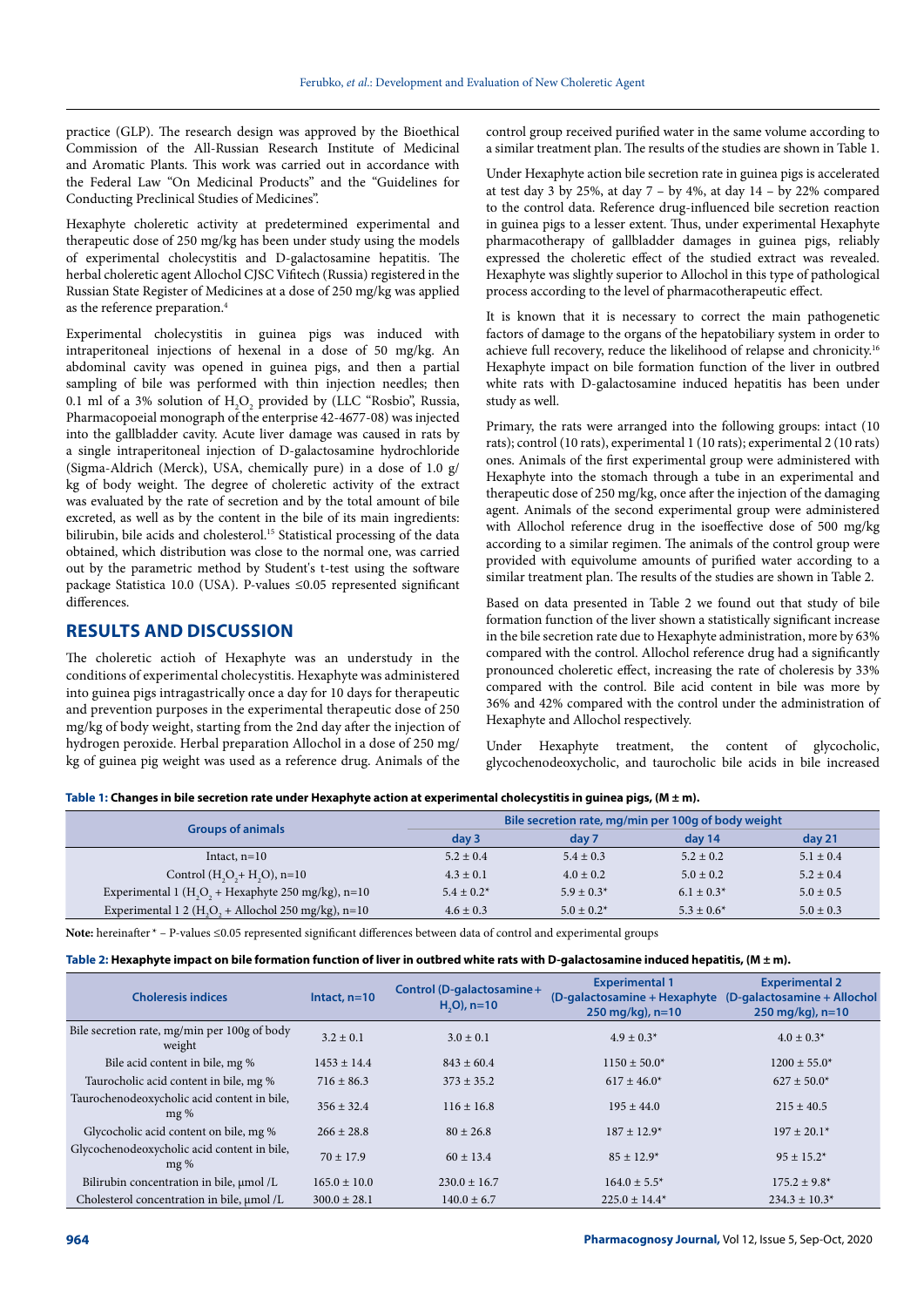significantly by 133%, 41%, and 68% respectively; and there was observed an accelerated cholesterol excretion with bile, more by 60% compared with the control. Sherlock S. et al. and Muriel P. found that experimental therapy of toxic liver lesions with hepatoprotective agents is characterized by a gradual restoration of the liver structure, a decrease in the manifestations of the mesenchymal inflammatory reaction and cholestatic disorders.17,18 Thus, multicomponent medicine Hexaphyte obtained has a significant choleretic effect in the D-galactosamine induced hepatitis model that is comparable in a number of indicators with the effect of the Allochol reference drug.

## **CONCLUSION**

In the results of the conducted experiments, it was revealed that *per os* administration of multicomponent medicine under the code name Hexaphyte an experimental and therapeutic dose of 250 mg/kg to the laboratory animals having experimental induced damages of gallbladder and liver has a choleretic effect superior in a number of indicators to the activity of the Allochol reference drug.

The pharmacotherapeutic effect of Hexaphyte at experimental damages of gallbladder and liver is due to the presence of biologically active substances, mainly of phenolic nature.<sup>19</sup> The obtained results of the research argue the feasibility of applying the developed multicomponent medicine Hexaphyte containing biologically active substances of phenolic nature in the prevention and complex treatment of hepatobiliary system diseases.

## **ACKNOWLEDGMENT**

This paper was financially supported by "Russian Academic Excellence Project 5-100".

## **CONFLICTS OF INTEREST**

#### None.

### **REFERENCES**

1. Kharrazian D. Gastrointestinal Diseases: Recent Research and Commentary (translated by Bochagov V.). URL: applied-kinesiology.ru/book/107 (Accessed on 06.04.2020).

- 2. Korsun VF, Nikolaev SM, Ogrenich MA, Korsun EV, Bartanova EA, Sultanbekov BA. Medicinal plants and liver diseases: a guide to clinical herbal medicine. Moscow: Practical Medicine. 2014;327.
- 3. Lubsandorzhieva PNB. Development and standardization of herbal medicines for the treatment and prevention of digestive diseases. Ulan-Ude: Publishing House of the BSC SB RAS. 2016:280.
- State Register of Medicines of the Russian Federation. URL https://grls. rosminzdrav.ru/ (Accessed on 07.04.2020).
- 5. Madrigal-Santillán E, Madrigal-Bujaidar E, Álvarez-González I, Sumaya-Martínez MT, Gutiérrez-Salinas J, Bautista M, *et al*. Review of natural products with hepatoprotective effects. World J Gastroenterol. 2014;20:14787-804.
- 6. Ambriz-Perez DL, Leyva-Lopez N, Gutierrer-Grijalva EP, Heredia JB. Phenolic compounds: natural alternative in inflammation treatment. A review. Cogent Food Agric. 2016;2:1-14.
- 7. Ag Agrawal AD. Pharmacological activities of flavonoids: a review. Int J Pharm Sci Nanotechnol. 2011;4:1394-8.
- 8. Dooley J (ed.) Sherlock's Diseases of the Liver and Biliary System. 13th edition. London: Blackwell, 2018: 832.
- Singh R, Shushi MAM, Belkheir A. Antibacterial and antioxidant activities of Mentha piperita L. Arab J Chem. 2015;8:322-8.
- 10. Parvaiz M, Hussain K, Khalid S, Hussnain N, Iram N, Hussain Z, *et al*. A review: Medicinal importance of *Glycyrrhiza glabra* L. (*Fabaceae* family). Global J Pharmacol. 2014;8(1):8-13.
- 11. Joshi BC, Mukhija M, Kalia AN. Pharmacognostical review of *Urtica dioica* L. Int J Green Pharm. 2014;8:201-9.
- 12. Orhan DD, Hatevioğlu A, Küpeli E, E. Yesilada E. *In vivo* anti-inflammatory and antinociceptive activity of the extract and fractions from *Rosa canina* L. fruits. J of Ethnopharmacology. 2007;112:394-400.
- 13. State Pharmacopoeia of the Russian Federation XIV edition. URL: http:www. femb.ru/femb/pharmacopea.php.
- 14. Ferubko EV, Nikolaev SM, Dargaeva TD. The holeretic agent, and method of its preparation. Patent No. 2700681 of the Russian Federation, IPC Codes A61K 36/185, A61K 36/28, A61K 36/738 A61K 36/534, A61K 36/484, A61P 1/16. Published 19.09.2019, Bulletin No 26 [in Russian].
- 15. Guidelines for preclinical studies of drugs. Part 1. M.: Grif i K, 2012:944 [in Russian].
- 16. Kuntz E, Kuntz H–D. Hepatology, Principles and practice: history, morphology, biochemistry, diagnostics, clinic, therapy. Berlin Heidelberg New York Springer Verlag. 2000;825.
- 17. Sherlock S, Dooley J. Diseases of the liver and biliary system. 13th edition. London: Blackwell. 2018;813.
- 18. Muriel P. Liver Pathophysiology: Therapies and Antioxidants. New York: Academic Press. 2017;914.
- 19. Nikolaev SM. Phytopharmacotherapy and disease phytopharmacoprophylaxis. Ulan-Ude: Publishing House of the BGU. 2012:286 [in Russian].